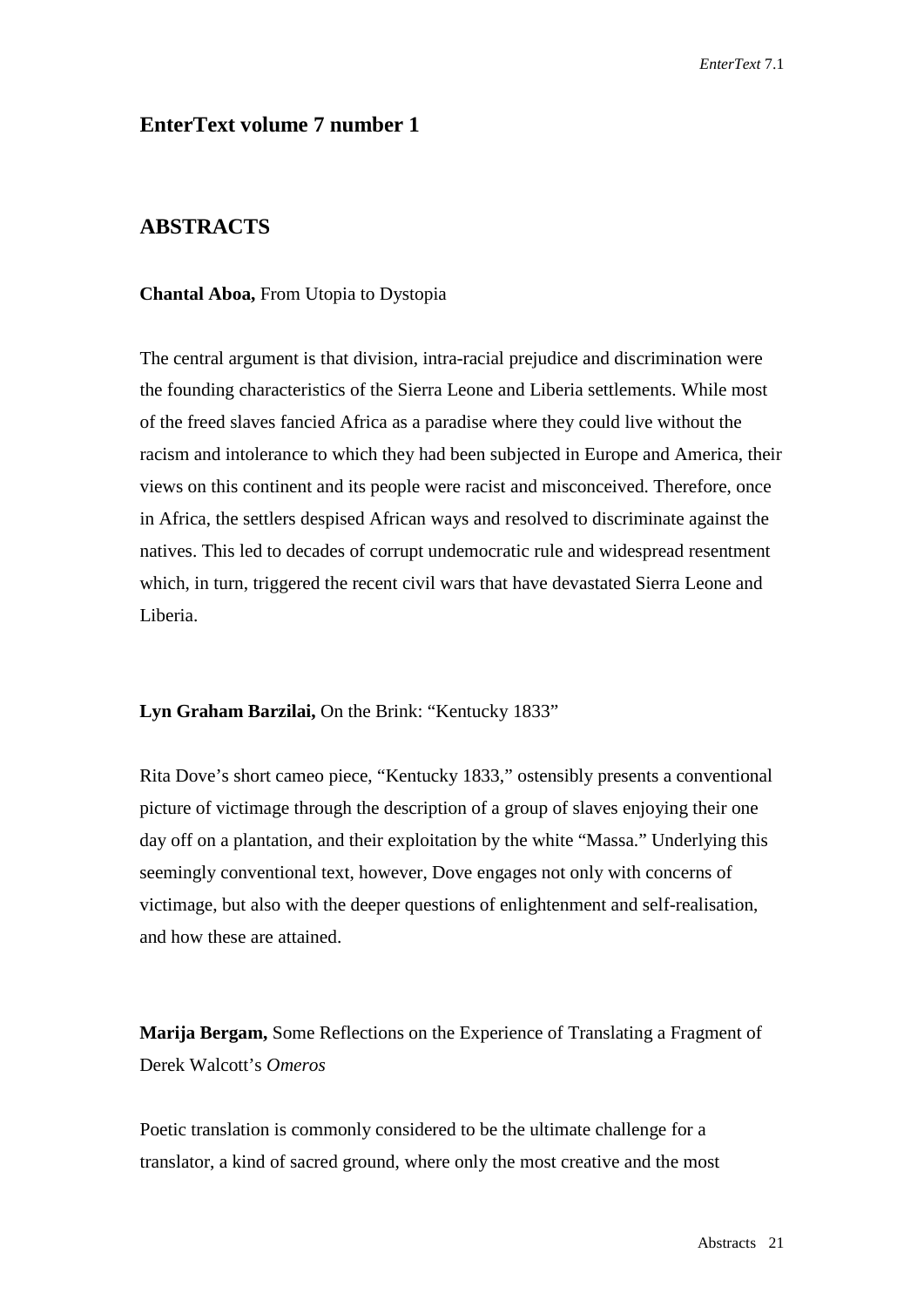*EnterText* 7.1

skilful may venture. Indeed, it often happens that a poet will translate another poet, and it is this kind of translation that provokes most interest from literary/translation critics. The intricate dynamics of poetic language are well known, and the apparent impossibility of translation itself is what immediately springs to mind where Derek Walcott's work is concerned. In spite of these premises, the text proposed here is an attempt to render into Serbo-Croatian a fragment of Walcott's 1990 masterpiece *Omeros*. The third segment of the second chapter describes an epiphanic moment in the plot, where the name Omeros is interpreted by the narrator. The translation of the excerpt is accompanied, as suggested in the title, by a short article where the main difficulties—as well as the rewards—of the process are described, and the experience of translation is viewed as awaking one to the potentialities of his/her mother tongue.

### **Osita Ezeliora,** *Ojemba* as Metaphor: The West African Students' Union in Context

*Ojemba*, Igbo word for "sojourner" or "traveller" is, perhaps, one of the most important defining symbols of the Igbo people of Eastern Nigeria. Known throughout the continent and even beyond as a highly resourceful and enterprising people, their sense of adventure, business acumen, and admirable success in Western education, have come to place them on the map of the continent as one of the major peoples of Africa with a population of over thirty million people. So adventurous are these people that it is often said in jokes that should anyone find himself or herself anywhere in Africa and does not find the Igbo, the person should run for dear life, as the inhabitants of such a place are likely to be cannibals. Such wry jokes, taken seriously in some circles, finally present the Igbo as the ultimate sojourner, the quintessential traveller, *Ojemba,* whose presence, or lack of it, in any environment is indicative of the people's hospitality, or their hostility. In many ways, West Africans have sojourned the entire human planet through the course of history, and one manifestation of their doggedness and sense of freedom is in the formation, since 1925, of the West African Students' Union (WASU). The immense accomplishments of the Union's members between 1925 and the periods of the restoration of political independence in nearly all West African countries are seen in the roles of Africa's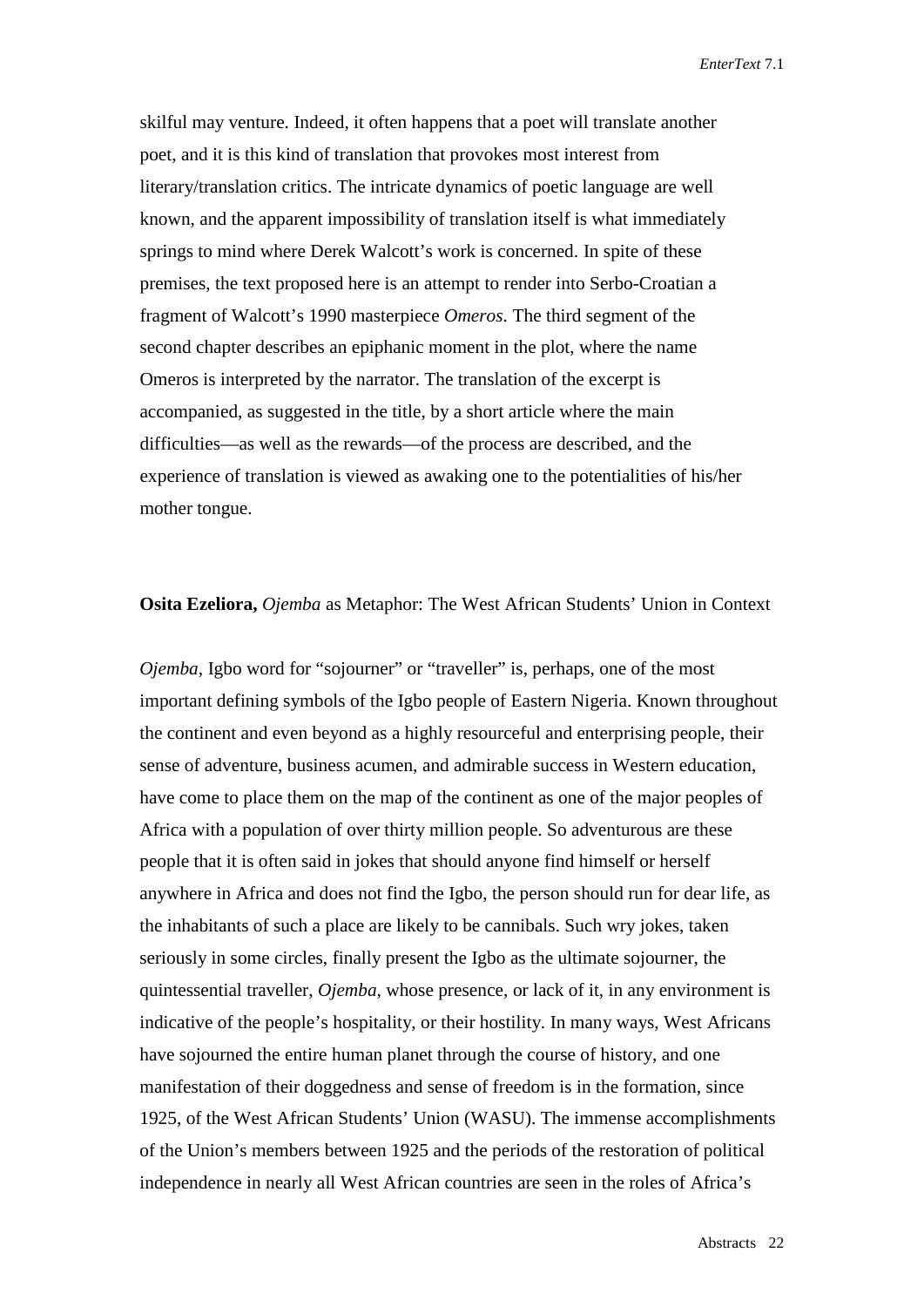earliest nationalists. This short paper takes the reader down memory lane, using the *Ojemba* metaphor to locate the roles of West African students in the political emancipation of many African countries, as well as some of the challenges that face contemporary West African students who are currently resident in South Africa.

## **Maria Cristina Fumagalli,** Border (Un)Writing: Victor Hugo's *Bug-Jargal*

Victor Hugo's *Bug-Jargal* deals with the Saint Domingue revolt of 22 August 1791. The novel was written in 1819 and then substantially revised in 1826, just after Haiti had agreed to pay France an indemnity for property lost by the colonists during the Revolution, in order to regain access to European markets. Despite being rated as a *récit d'adolescence,* Hugo's novel has been the object of many critical studies, and has been variously defined as either reactionary or revolutionary, negrophobic or negrophile, anti-slavery or pro-slavery. This essay looks at the two versions of *Bug-Jurgal* from a different perspective, in that it focuses on the novel's many references and allusions to the existence of the border between Saint Domingue and Santo Domingo, the longest and most significant land boundary in the Antilles.

**Saddik Gohar,** Confronting the History of Slavery and Colonisation in the Poetry of M. Al-Fayturi and Langston Hughes

In his attempt to challenge colonial hegemony and promote the colonised's sense of identity, the Sudanese African poet, Mohamed Al-Fayturi, is engaged in an intercultural dialogue with the African American poet, Langston Hughes, in order to reconstruct a history devastated by slavery and imperialism. Rooted in a revolutionary basis, the mutual dialogue between the two poets aims to dismantle colonial narratives about Africa and the black people by revising history and rewriting the story of slavery and colonisation from the viewpoint of the colonised and the oppressed. Carrying the scars of enslavement and hegemony, Langston Hughes and Mohamed Al-Fayturi poetically engage the history of racism and colonization, linking the African literary tradition with its counterpart in the United States.